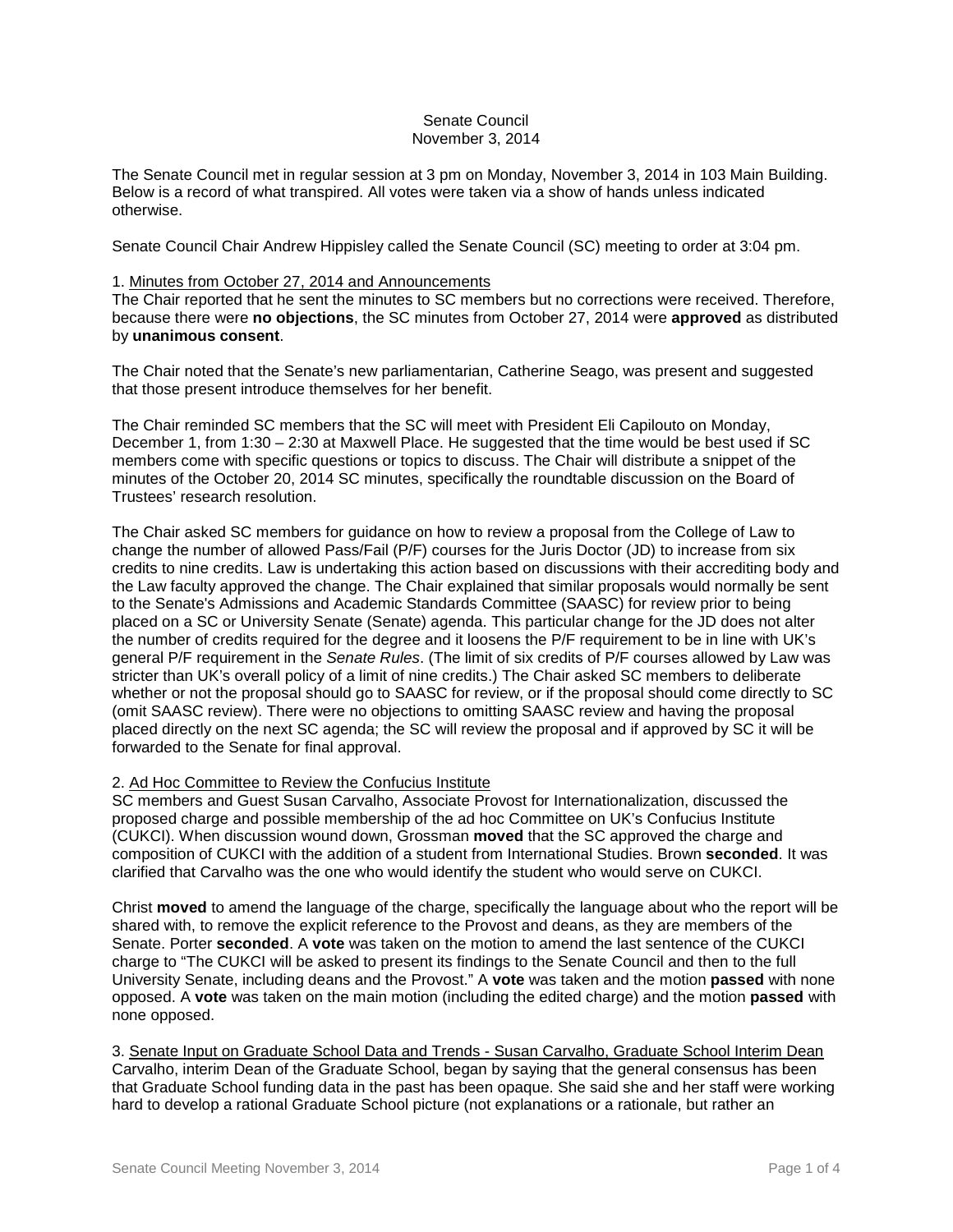understandable picture of how and where money is spent) of enrollment trends, stipend levels compared to benchmarks, fellowship trends, and in the near future, tuition scholarship flows. Dean Carvalho said she wanted faculty input as the ideas begin to take final form, not after all the deliberative work has been done. She said she could use the Graduate Council and directors of graduate studies for input, but she believed the issue to also be of concern to the Senate. In an effort to demonstrate teamwork between the Graduate School and faculty, Carvalho asked if SC had any suggestions about involving the Senate or faculty at large. SC members discussed possible solutions and settled upon formally charging the Senate's Research and Graduate Education Committee (SRGEC) to work with Dean Carvalho on Graduate School trends and data, as well as to report back to the SC on its progress. Dean Carvalho said she would present a final report to the Senate, informed by the SRGEC's deliberations, in the spring.

## 4. Committee Reports

## a. Senate's Academic Programs Committee (SAPC) - Margaret Schroeder, Chair

i. Proposed New Graduate Certificate in Inclusive Education

Guest Lee Ann Jung (ED/Early Childhood, Special Education, and Rehabilitation Counseling) explained that "inclusive education" referred to providing general educators in regular classrooms with content for special education students and helping general educators be better prepared for special education students. Guest Margaret Schroeder (ED/STEM Education), chair of the Senate's Academic Programs Committee (SAPC), said that the SAPC recommended that the Senate approve the establishment of a new Graduate Certificate in Inclusive Education, in the Department of Early Childhood, Special Education, and Rehabilitation Counseling within the College of Education. Because the motion came from committee, no second was required. Schroeder clarified that the faculty involved will be full graduate faculty members and associate graduate faculty members. Also, the proposed new graduate certificate will be administratively placed in the Division of Special Education, within the Department of Early Childhood, Special Education, and Rehabilitation Counseling, within the College of Education.

There was lengthy discussion about three particular aspects of the proposal: whether or not the members of the faculty of record should be individually named; if the courses should or should not be taken in a specific order because the proposal stated EDS 600 was "a necessary foundation for all coursework" yet the proposal also stated that students could begin coursework with any of the required courses; and how (and if) the culminating service learning project could be tied to a specific course and given an actual grade. Guest Connie Wood, chair of the Senate's Rules and Elections Committee (SREC), also participated in the discussion. It was determined that the faculty of record for the proposed new Graduate Certificate in Inclusive Education can be the graduate faculty of the Department of Early Childhood, Special Education, and Rehabilitation Counseling, without the need to individually name each faculty member.

There were a number of suggestions from SC members about possible ways to revise the proposal. Grossman **moved** to return the proposal to the SAPC for revisions, as well as approval by the certificate's faculty of record, and then return to the SC when questions had been answered. Christ **seconded**. After additional discussion, a **vote** was taken and the motion **failed** with three in favor and four against. The Chair stated that the original motion from SAPC was again on the floor for discussion. There was additional discussion about next steps.

The Chair reported that the **motion** on the table was that the SC recommend to the Senate that it approve the establishment of a new Graduate Certificate in Inclusive Education in the Division of Special Education, within the Department of Early Childhood, Special Education, and Rehabilitation Counseling, within the College of Education so long as a revised proposal is received that addresses the order of coursework and the service learning project and has support of the faculty of record. A **vote** was taken and the motion **passed** with two opposed. The Chair reiterated that a revised proposal must be received by the Senate Council office on Tuesday (the following day) in order for it to be placed on the Senate agenda for the November Senate meeting.

ii. Proposed New BA/BS in Modern and Classical Languages, Literatures and Cultures Schroeder explained that the SAPC made a recommendation that the Senate **move** to approve, for submission to the Board of Trustees, the establishment of a new BA/BS in Modern and Classical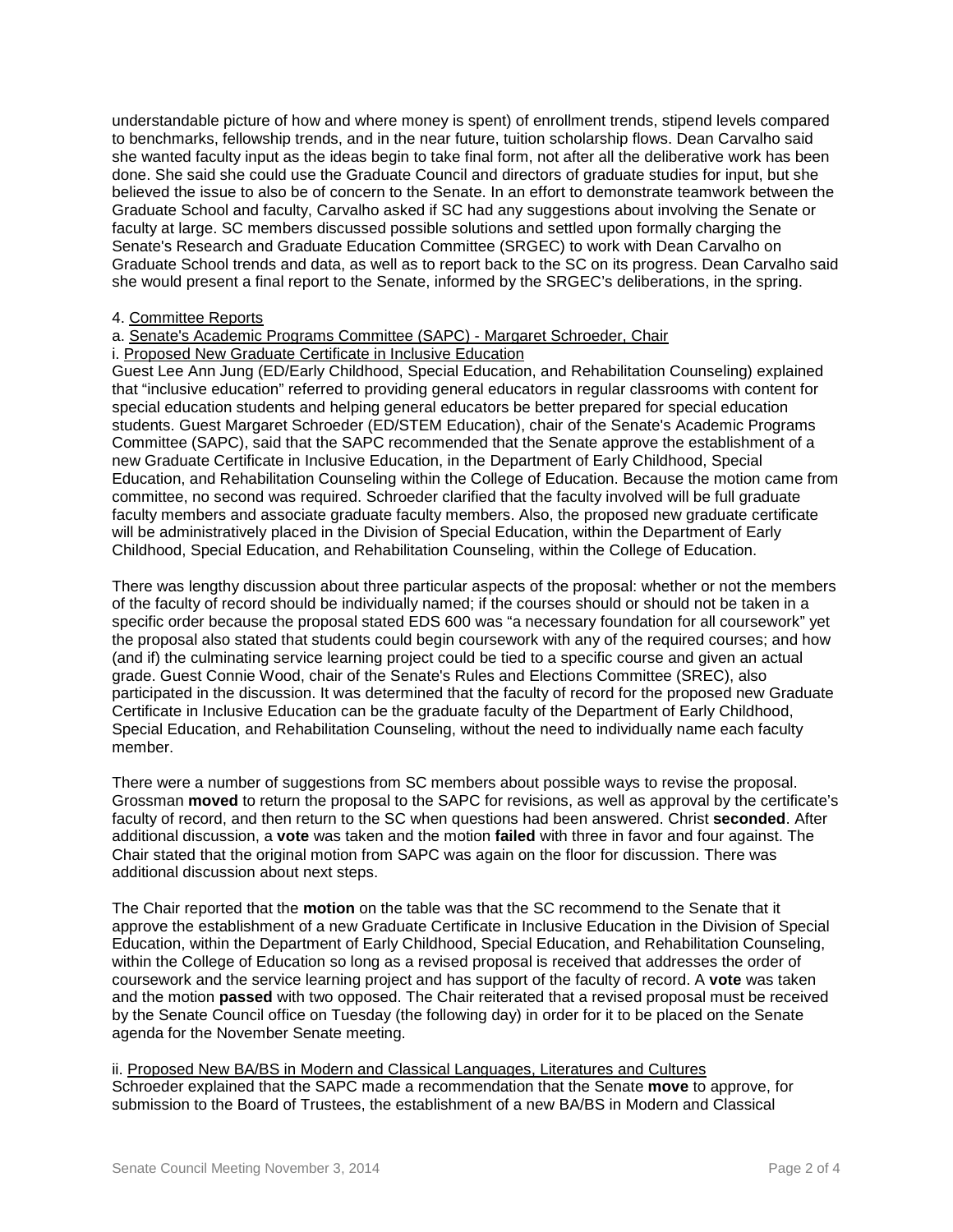Languages, Literatures and Cultures, in the Department of Modern and Classical Languages, Literatures and Cultures, within the College of Arts and Sciences. Because the motion came from committee, no second was required. Schroeder said that the proposed new BA/BS would contain seven separate options: Classics; Chinese Studies; French and Francophone Studies; German; Japan Studies; Arabic and Islamic Studies; and Russian Studies. Schroeder also clarified that the proposed options currently exist as individual degree programs. Once the proposed new BA/BS in Modern and Classical Languages, Literatures and Cultures is approved, the freestanding degree programs will be submitted to the Senate for deletion. The information about minors in the proposal is not intended to request a change to any minors, but rather to explain the overall curricular intent of the Department of Modern and Classical Languages, Literatures and Cultures. There was some discussion regarding the proposal. The following two edits were requested: spell out abbreviations on their first use; and substitute "track" for "option" throughout the proposal, because "track" is the term currently preferred by the CPE (Council on Postsecondary Education).

When there were no further comments or questions, a **vote** was taken on the **motion** that the Senate approve, for submission to the Board of Trustees, the establishment of a new BA/BS in Modern and Classical Languages, Literatures and Cultures, in the Department of Modern and Classical Languages, Literatures and Cultures, within the College of Arts and Sciences. The motion **passed** with none opposed. The Chair reiterated that the revised proposal with the two requested revisions must be sent to the Senate Council office as quickly as possible.

# 5. Motion to Amend Something Previously Adopted (May 2014 Degree List): Rescind Double Major and Bestow Dual Degree

The Chair explained that it was not uncommon for a college to contact the Senate Council office to say that a student was left off the degree list. A few weeks ago the SC heard a case of administrative error regarding credits for a third degree, which was an uncommon type of administrative error. The Chair said that the Senate Council office had received a request to fix a different type of uncommon administrative error. A student from the Gatton College of Business and Economics earned a sufficient number of credits to be awarded dual degrees. Due to a miscommunication between the advisor and the student, however, the student ultimately graduated with a double major and the student was very upset. The Chair turned to Guest Catherine Seago, Senate Parliamentarian, who described the appropriate parliamentary actions to take to rescind the double degree and bestow a dual degree on the student. There was some discussion among SC members and there were no comments against the proposed motion to rescind the double major and instead bestow a dual degree. Seago clarified that there was no parliamentary role for the SC to play. In response to a question from Grossman, the Chair added that he and Seago would work together to craft the language of the Senate's motion.

## 6. Nominee for UK Dining Oversight Committee

SC members deliberated on two possible nominees for UK's Dining Oversight Committee, both from the Senate's Academic Facilities Committee (SAFC). One individual was identified as the first choice and the other would be contacted only if the first was unable to serve. Christ **moved** to direct the Chair to send forward the preferred name, and offer the other name if the first person is unable to serve. Porter **seconded**. There being no further discussion, a **vote** was taken and the motion **passed** with none opposed.

#### 7. Tentative Senate Agenda for November 10, 2014

SC members discussed the tentative Senate agenda for November 10. Seago explained that according to Robert's Rules of Order, Newly Revised, the motion to amend something previously approved should be the last parliamentary action of the agenda. Debski asked about having a presentation from Human Resources regarding changes to UK's retirement program. The Chair said that it was likely too late to invite someone for the November Senate meeting, but he would follow up and request a presentation from the chair of the Employee Benefits Committee for the December Senate meeting.

Grossman **moved** to approve the tentative Senate agenda for November 10, 2014 as an ordered list, with the understanding that items may be rearranged to accommodate guests' schedules. Brown **seconded**. There being no further discussion, a **vote** was taken and the motion **passed** with none opposed.